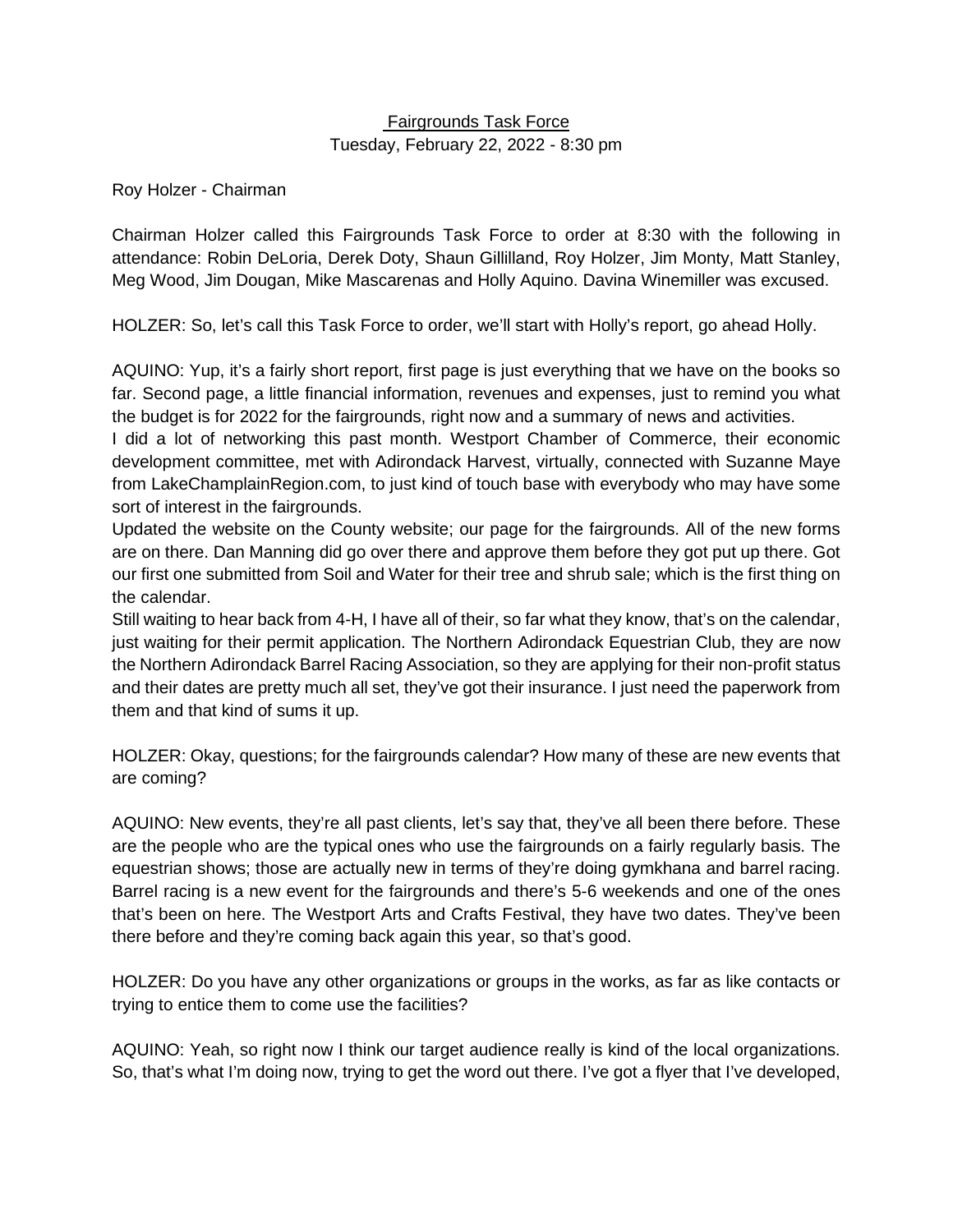so I'd have to share doing some advertising. I know the Westport Chamber's very interested in creating some events. You know there's talk of a flea market and things like that.

HOLZER: Okay and has anyone from the Ag Society reached out to you, as far as help using your expertise to help them market the fair or anything like that?

AQUINO: No, although I do know they reached out to ROOST and I have a feeling they may ask them, I'm not sure, but they invited MJ to come sit on their next meeting in March.

HOLZER: Okay

AQUINO: I did speak with Becky Provost, she's been a good contact, getting the minutes of their meetings when I can't attend. You know, if there's, I've been trying to get information from them, I don't know where they're at in terms of the fair, itself. I know a lot of the other fairs, like Franklin County, Clinton County, they're like all set to go, they've got their entertainment, they've got all their information on their website. So, I'm not sure what the plan is yet, I'm not sure if they know what the plan is yet.

TYLER: I think they got a good idea, because I've seen them put stuff on Facebook on their, What's Happening in Westport, stuff like that.

AQUINO: I am on the What's Happening in Westport.

TYLER: And they have hired a bunch of shows, they went out, I know they went out to the convention, whatever it was, out in Syracuse or wherever and they got a game plan of where they're going.

HOLZER: Which is too bad, because I wished we had known about that, because that probably would have been a good idea to send Holly on that, just for networking and brainstorming.

TYLER: Every year they have that at the same time of year, right, Shaun?

GILLILLAND: Yeah, it's always Martin Luther King weekend.

HOLZER: Is that an Ag Society conference?

GILLILLAND: It's a convention for the State Organization of Fairs.

HOLZER: So that would be…

GILLILLAND; But, it's all fair specific.

HOLZER: So, maybe next year we should look at that as a possibility for you to go out there.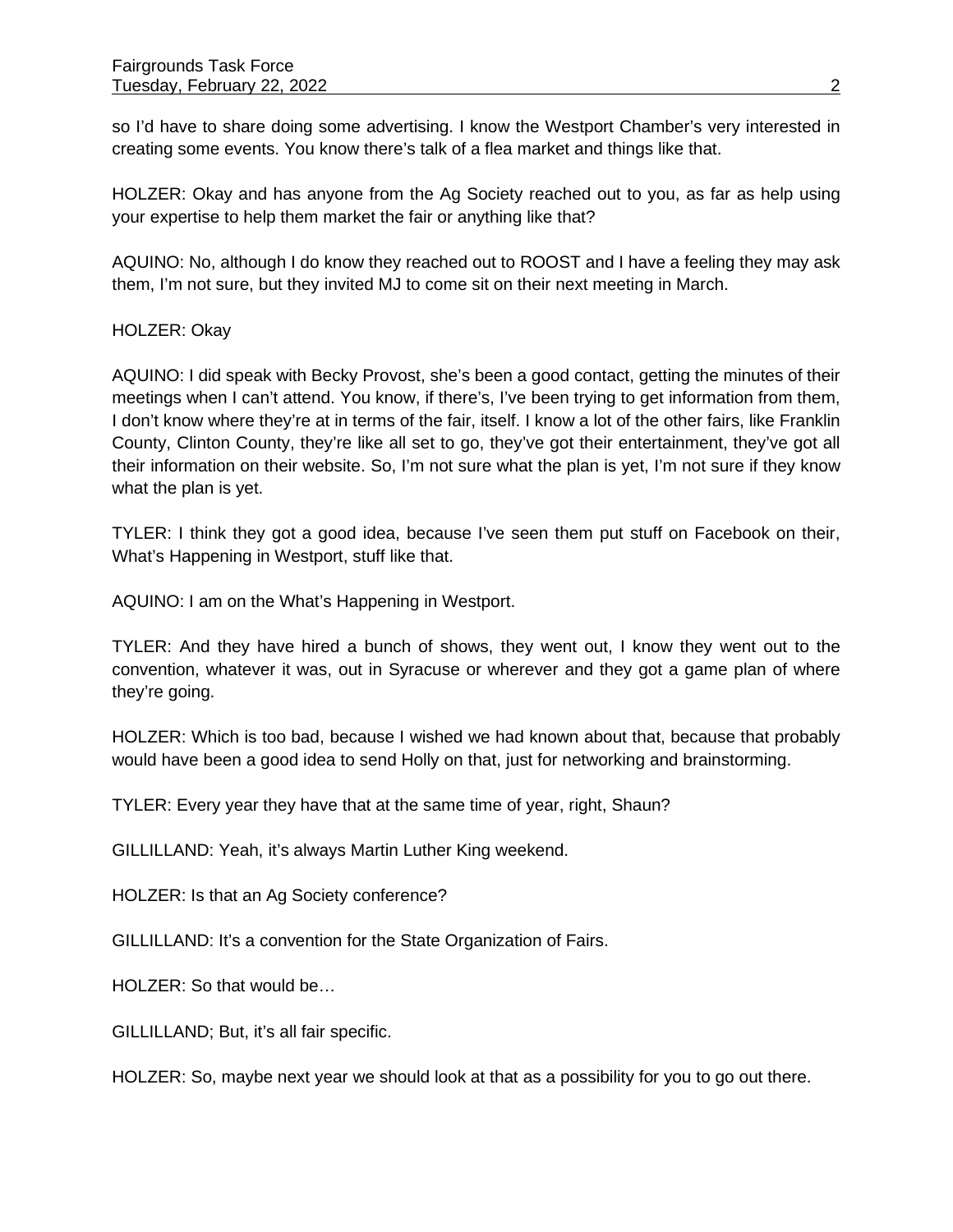AQUINO: Well, I think that it would probably be up to the Ag Society if they want me there.

HOLZER: We can figure that out and the problem is, like I told you before, even though the fair is run by the Ag Society it reflects on all of us in the County. So, when people think of the Essex County Fair, they're thinking of the Essex County Government.

AQUINO: Yeah, one of the things, I don't know if they need any help on, is their website, because even last year it was incomplete. Like if you go on the Essex County Fair website, it says website under maintenance and it said that all last year and there's tabs and pages with nothing on them. So, they started it, but it looks like they never finished it.

HOLZER: So, it's still under construction then?

AQUINO: It still says website under maintenance, they have not put their new dates on for this year. So, in terms of marketing, that's something I would highly recommend that they do. I don't know if they have anybody who's been handling that.

TYLER: I'll find out.

DOUGAN: And Holly and myself will reach out to see if we can get a member here at this. I know some of you have.

AQUINO: I did reach out to them about that and actually, I think at the last meeting, I know it was virtual, I think Dennie Westover was on that call, but I don't think he made his presence know. I didn't realize that until later.

HOLZER: Okay, I didn't realize that.

DOUGAN: We need to have more of a working session.

GILLILLAND: Is he moving to Pennsylvania?

TYLER: No

HOLZER: What's that, Jim?

DOUGAN: We just need to have more a work session and more conversation with them.

HOLZER: I agree, I agree.

DOUGAN: As theirs is the biggest event.

AQUINO: Yeah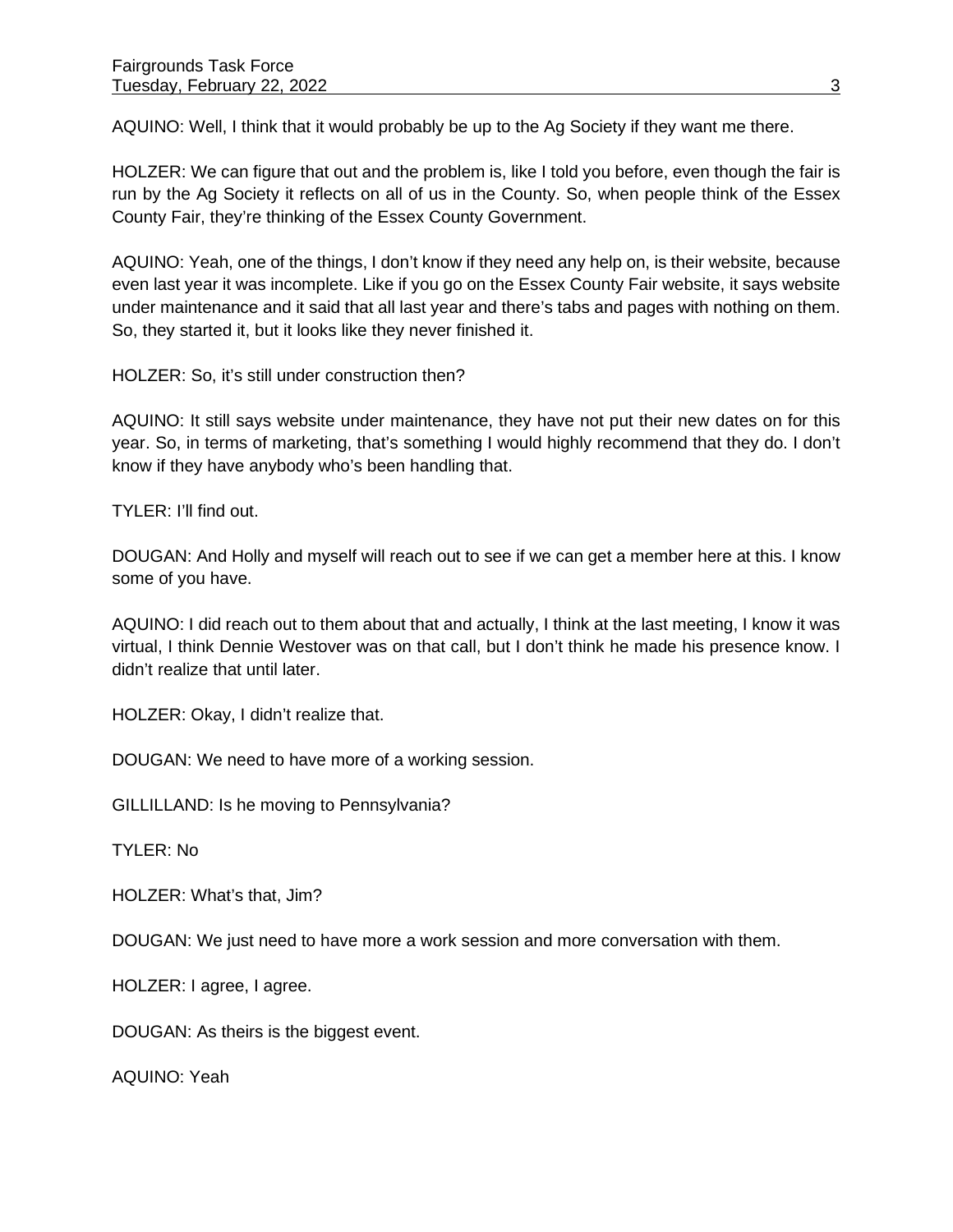HOLZER: And a point person, you know, I don't know if Scott's too busy now, if he should delegate someone.

MONTY: Roy, is there a representative from the Ag Society that should be included here?

HOLZER: We started talking about that at our last meeting.

DOUGAN: That's what we're saying.

AQUINO: I think part of their problem, too, is that I believe most of the people have full time jobs and farms. So, I don't know how easy it is for them to attend a meeting.

TYLER: The only time they came here is when I sent Dennie an email that was sent to me, I sent it to him. So, maybe if it was originated from you, the email, they would know, because I didn't send one about them today.

AQUINO: Okay

HOLZER: Okay

TYLER: And he's retired now, so he'll have more time to do that.

AQUINO: Okay

GILLILLAND: Also, I've got Scott Christian on my Town Board, I mean he should be involved, I mean he's the President.

AQUINO: Yeah, I had been actually in touch with Scott multiple times, but I think he was just so busy and he never got back to me and that's when, actually I was speaking to Moreen Roy, because she's, you know, the equestrian club person with all these dates on it and she is on the Ag Society, so it kind of went through her to ask her what's going on and who should I contact and she put me in touch with Becky and she got right back to me, so.

MONTY: Historically, it's been my thought, it becomes an emergency, because they don't participate and then all of a sudden the closer we get to fair time, what's the County going to do, what's the County going to do and just for a two-week period, they shouldn't be limited to their presence being here.

HOLZER: And the reality is, is it's not like this task force, me, as Shaun's designee, hasn't been accessible, because I have gone to meetings.

MONTY: Absolutely.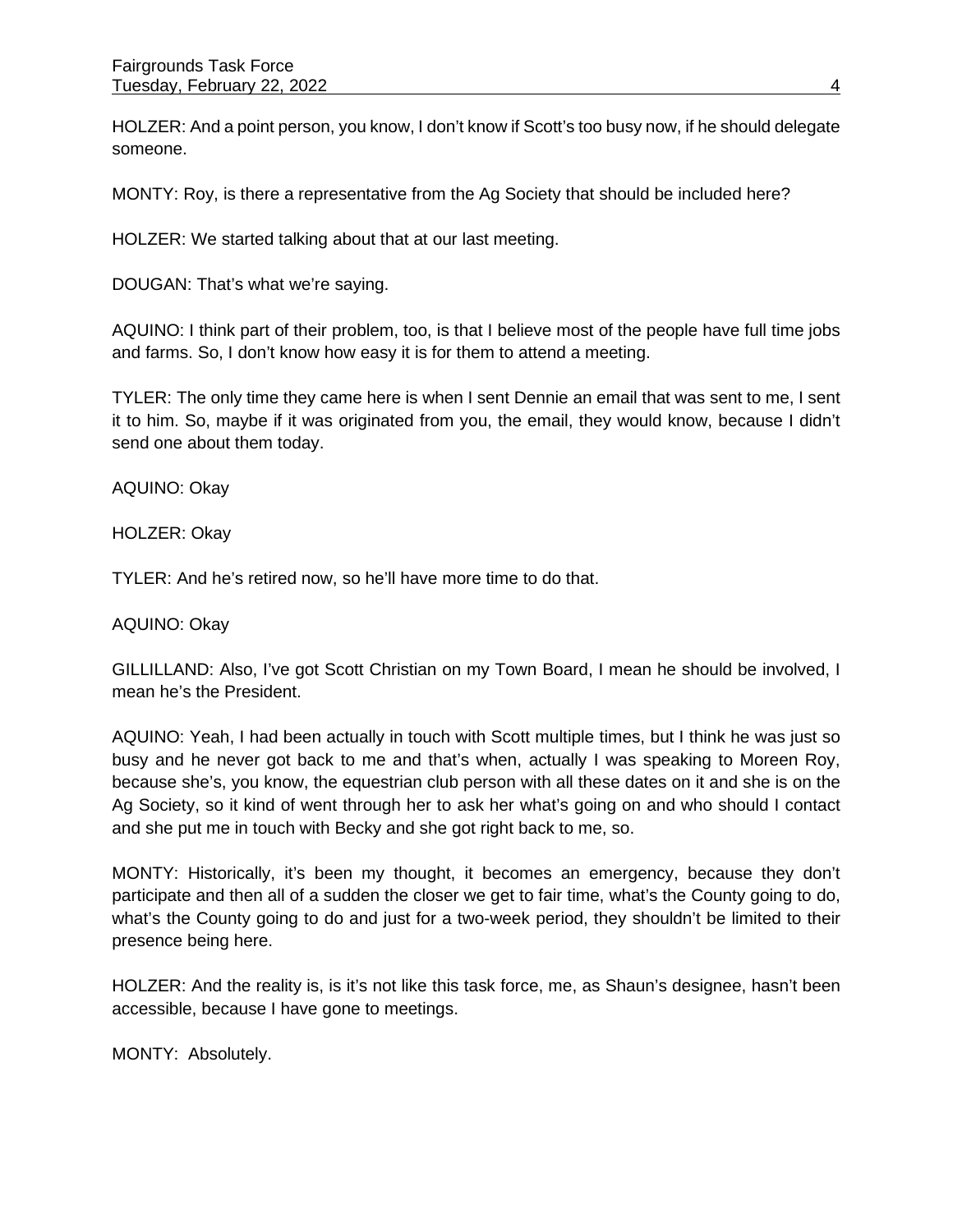HOLZER: And I'm very approachable, I try to be social with some of them, just trying to network and stuff.

MONTY: I totally agree, my point is that they need to put some skin in the game and be here and offer some information, thoughts and not second, third and fourth hand.

AQUINO: And I did go to one of their meetings a couple of months ago and I said, I am your point person, if you have any questions, if you need anything, just come to me, I am available to you.

HOLZER: Okay, so as a committee directive, why don't you do this Holly, reach out to Scott on our behalf and ask him, you know, we would really like to have, whether the people are working, we're all working, to try and attend our task force meetings as a courtesy?

#### AQUINO: Okay

DELORIA: I mean it's more than that, you have to have that collaboration.

TYLER: I don't think they're against it. I think there's just a miscommunication going on, because they're, trust me, they're doing a lot of work. If you went to a meeting, you know the passion they have.

## AQUINO: Oh, yeah

TYLER: I think it's just miscommunication. If I would have thought of it and sent Den an email, he would have been here today.

AQUINO: Yeah, I am pretty sure that they knew about it, because I've been in touch with various people, I just didn't get a lot of feedback back from them.

TYLER: I know any time I've talked to Dennie, he's always come.

AQUINO: So, is he the one? Because, I was under the impression that it was mostly Scott.

TYLER: Well, Scott is the head of it, but he's working now and Dennie's not.

AQUINO: Right, so if Dennie's the one that I'm supposed to go to.

TYLER: I think Dennie's, I don't know where he stands in the echelons of the Fair.

AQUINO: He's the treasurer.

TYLER: He's the treasurer, but he's the one that went out to the thing.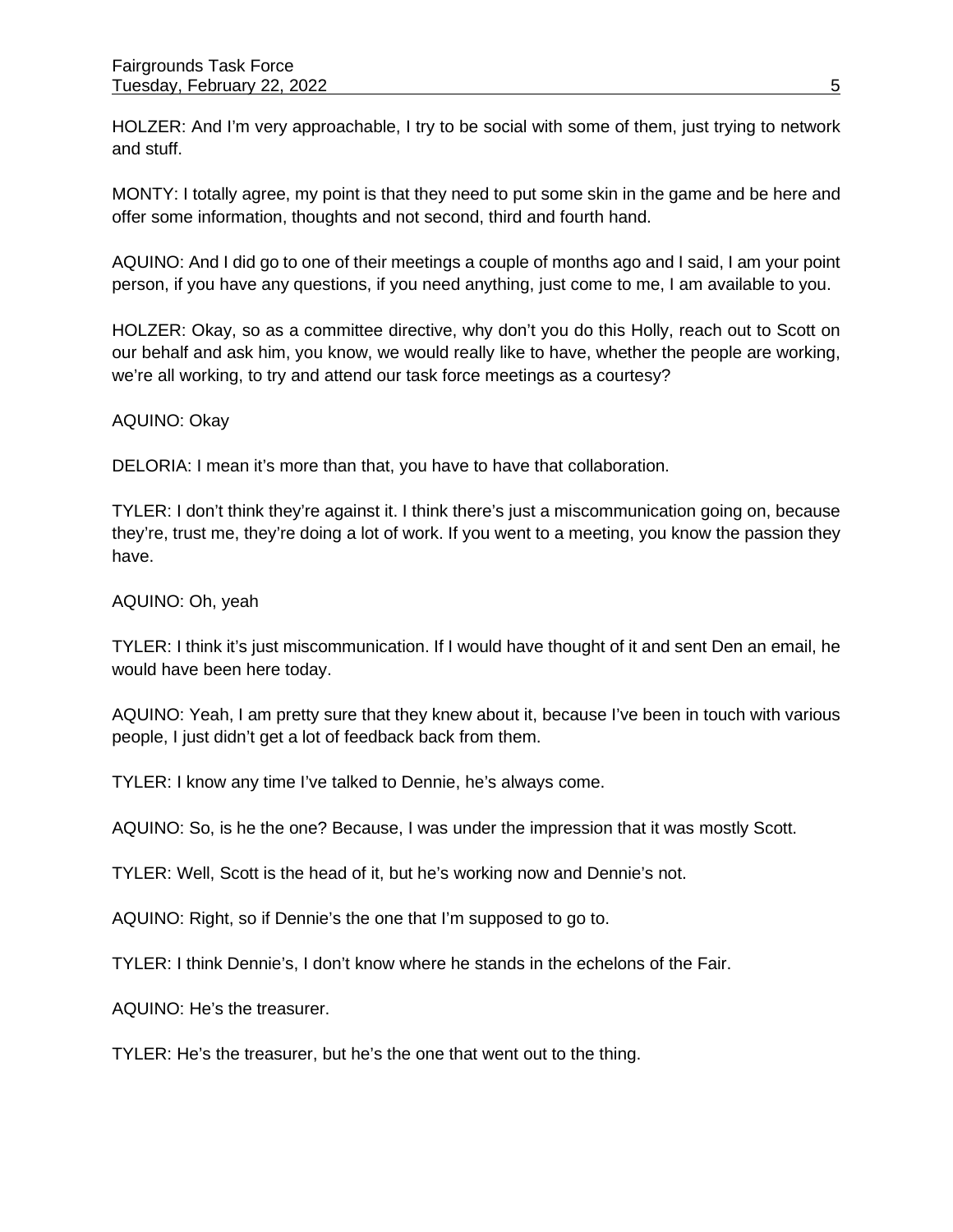DOUGAN: Let's just do a formal request, a letter from our office, requesting that they tell us who the point contact is and who we can, let's make it formal at this point.

## AQUINO: Okay

DOUGAN: There has been lots of conversations, it's time to make it formal, we both have the same goal; okay? Which is for the fairgrounds to get utilized more, let's do that, we'll put it on my letterhead and we'll get it out.

HUGHES: Good, make sure I get a couple of that, please.

GILLILLAND: Yeah, I mean they're one, there's two others that I don't see a lot of, one is Cornell Cooperative Extension and the other is Soil and Water. They also ought to either be, selectively brought in for discussion or open up the meetings for them to attend, too. Holly, have they come back with anything about Adirondack Harvest Days, there?

AQUINO: Yes, actually I had a phone meeting with Adirondack Harvest on Thursday, I believe. We had quite a long conversation. We did speak about Adirondack Harvest, they're not sure which way they're going this year, so they don't have a date even set this year.

GILLILLAND: And the other thing, too, is Extension and Soil and Water, because I got a feeling that they're going to start an Environmental Field Days.

#### AQUINO: Yes

GILLILLAND: So, these are planning issues, they probably ought to be openly invited to come discuss this, is my thought.

HOLZER: So, Jim in the same letters could we do one to Cornell and Soil and Water and just kind of make it a blanket invitation and the more the merrier, anyways?

DOUGAN: Yes, as users of the fairgrounds facilities in the past, major users; okay? You know with this new position can we get a point contact, and can we, this is when our meeting schedule is, it's this Monday of the month and we would like to have you join and if you can't please contact, Holly, ahead of time to discuss new issues and items to at least be brought up to this Committee.

HOLZER: The other thing, either Holly or yourself, Jim, could we have available the ROOST report that was done for our new Supervisors?

DOUGAN: Yeah, I can send it.

HOLZER: Yeah, I mean not everything in that report would apply today, but at least it would be a good one, just something, I mean when Shaun first stuck me with this Committee, I was reading all this stuff, trying to figure out.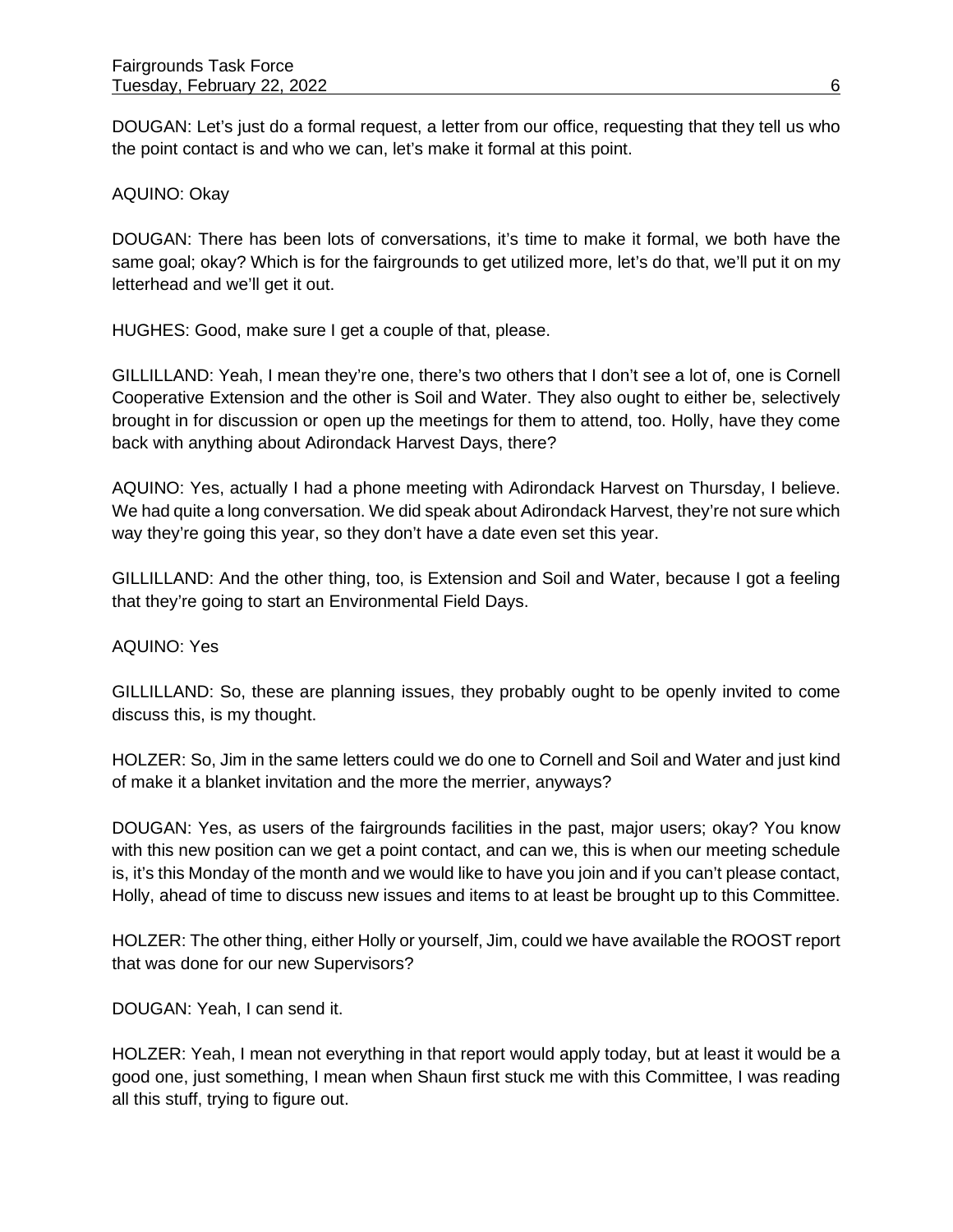AQUINO: That's what I am doing, too.

HOLZER: Because I don't have the same emotional connection as someone like you or Ike, so, I'm trying to learn it, as much as possible and get some kind of game plan here that we don't have a regular business plan, per se, so, that's closest thing that we have right now. That doesn't mean we're not going to formulate one and identify what we want to do, because we certainly want to make, have this area used better than what we're doing right now. We want to have a better working relationship with the Ag Society that we're happy with.

Anyways, any more questions for Holly before I move onto the next thing?

DOTY: Roy, I'm assuming that in Holly's report, the total estimated expenses of \$200,000.00 does not include what we talked about previously, of getting those horse show rings back into shape?

HOLZER: No, it wouldn't include that, I believe.

DOTY: So, they are County expenses and then there are Ag expenses? I am trying to figure out who's responsible for what, here.

HOLZER: I'll have Jim explain a bit here.

DOUGAN: So, what Holly has showed on that, that quick summary of the budget, is the overall expenditures in the Essex County budget for the fairgrounds in 2022 is \$200,000.00, roughly and the estimated revenue is \$52,000.00. So, a lot of what she's showing is there's about \$100,000.00 worth of work that are actual building improvements this year. So, this budget is quite a bit bigger than it was in 2021, because we're painting Floral Hall, we're replacing the backflow preventer at the main water service. We've got another, like, \$14,000.00 in this year's budget that is especially for marketing, printing, some expenses for Holly to travel places to meet with people and try to get more people to use it. It's a small dollar amount there, but there is no, there's nothing in this budget for salaries, other than Holly's; okay?

So, you know work that Buildings and Grounds does to mow the lawns or fix electrical outlets or DPW does to, you know, do storm damage projects, there's no money there for that. It's kind of always run that way and so in last month's report, Holly gave you kind of a breakdown of what, at least what DPW spent. DPW is a different fund; okay? I think some of us have had this discussion before, similar to your towns where you have to have highway separate from general, same thing. So, whenever DPW does work out there, we do track it, so the fairgrounds knows what it is, I say DPW, whenever Highway does work out there. Whenever Buildings and Grounds does work out there, it's a general fund expense, so I have to go back through timesheets to give you those exact numbers and we're doing that now and I expect by next month to be able to tell you what Buildings and Grounds labor was out there. So, does that answer your question, kind of, to tell you where the budget is? We, you know, we've also had the Town of Westport in the past has helped us with, for example, that York Rake, and I know you suggested a Johnson Rake, which would be easier, but, so, we get some help from them, as well, that all goes into.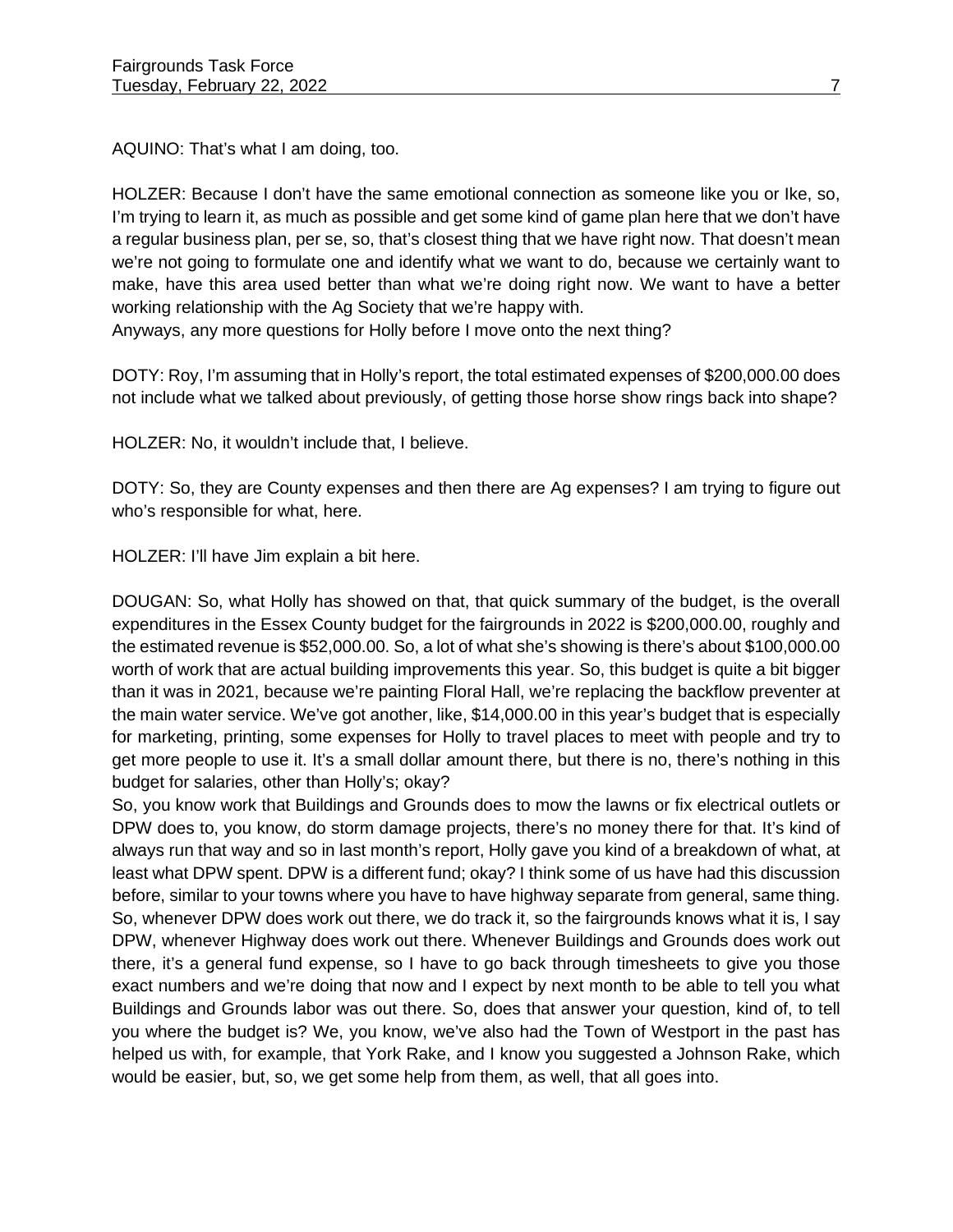TYLER: Did I tell you when I asked you about plowing that emergency spot off for the helicopter…

DOUGAN: You had already done it.

TYLER: We did that and within two hours the helicopter landed there. It was, the timing was just right.

DOUGAN: Don't do it anymore, because you probably caused the emergency.

MASCARENAS: Jim, do you have an estimate of labor that the prisoners provided?

DOUGAN: I really don't, but up until the last two years, they did the majority of all lawn mowing and all painting of the fences and those things.

TYLER: Fixing barns.

DOUGAN: Yeah, a certain amount of that. You know, we, in the past, we've had people through Soil and Water have volunteered to cut up some rough sawed lumber and those guys then build fences out of it. We buy some paint and they paint it.

TYLER: I mean before you got here, they redid a lot of those horse barns and everything. They worked on a lot of work and they had a guard there with Scotty and they did a lot of work in those barns. Those barns were in disrepair, bad and they did a lot of work there.

DOUGAN: Yeah, so I don't have a number, I would have to basically sit down with Scott, who was always the guy who was there with those crews when they would show up and try and get an idea. I believe it was historically, it was two days a week.

MONTY: It was more.

DOUGAN: Or more, but two days a week, I would say, all summer.

MONTY: I would think you could get that information out of Corrections, because they had to document it.

TYLER: They had to, yeah.

MONTY: I don't know, I can call Bud.

HOLZER: Is anyone still down there?

MONTY: Well, he's the superintendent, but he might be able to find it, because we had to document it and send reports to Albany, every week.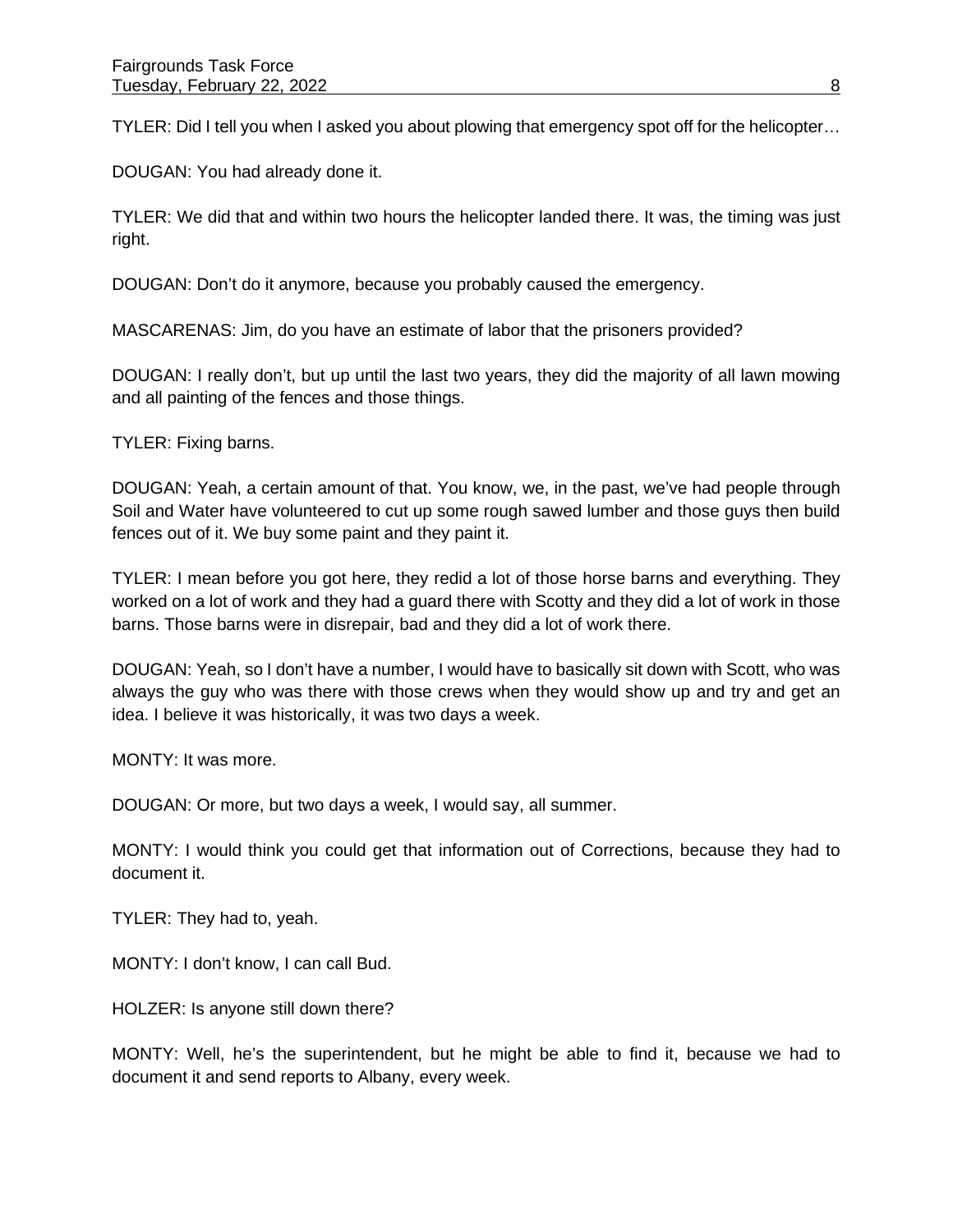TYLER: You're going to find it's a lot of money.

MASCARENAS: Yeah

DOUGAN: Well, when they bring 9 to 13 people at a time.

HOZER: Which gets to our next, it's a great segue into page 3 of Holly's report. Last month we talked about doing some kind of part time maintenance position out there, a dedicated position that wouldn't be hidden in Buildings and Grounds or DPW's budget and now that we don't have the inmates, I'm certainly advocating for some kind of dedicated position there. Logistically, I need to talk to Dan Palmer to see if, what we could actually afford to create, you know a part time position. Now, Jim when we were looking at these numbers, were you thinking about one of your existing, redeploying one of your existing employees, would be this just be an advertised position?

DOUGAN: It would be an advertised position. I mean moving somebody from what we have right now, doesn't, if I had people available, I'd probably do more out there, if I could, now. So, this would be advertising it. We're trying to figure out, you know which one of those scenarios might make somebody the most interested in this time when we're struggling for employees.

HOLZER: So, if we went with the full-time, 52 weeks, but 20 hours a week, what kind of work would you assign them during the winter months out there?

DOUGAN: Well, similar to what Ike just said about plowing out there. There is a little bit of work out there to be done on that. There may be, you know, there may be some buildings that's some work that can be done in the winter months. Otherwise, they'd have to probably come into our crew. I think we if we did 20 hours a week we would, if you have a flexible enough schedule, a lot of that 20 hours could be spent there at the fairgrounds, after snow events; right? If we had a flexible enough schedule. But, there would be weeks that in order for them to get their 20 hours in they would probably have to come over to the Highway Department or Building and Grounds and do something else.

#### HOLZER: Okay

DOUGAN: And those are, this is straight up, at that Grade 6 hourly wage. Grade 6 is what we call a maintenance person, is the entry level, maintenance, Buildings and Grounds type position. We wouldn't have any big fringe expenses, like if it's part-time or full-time temporary; which is what the last one is, it wouldn't have opportunity for health insurance or anything like that, but it would a certain amount of Social Security and FICA that would be on top of this.

HOLZER: Right

DOUGAN: But, this is just really raw numbers to give you guys an idea.

HOLZER: Right, comments from anyone?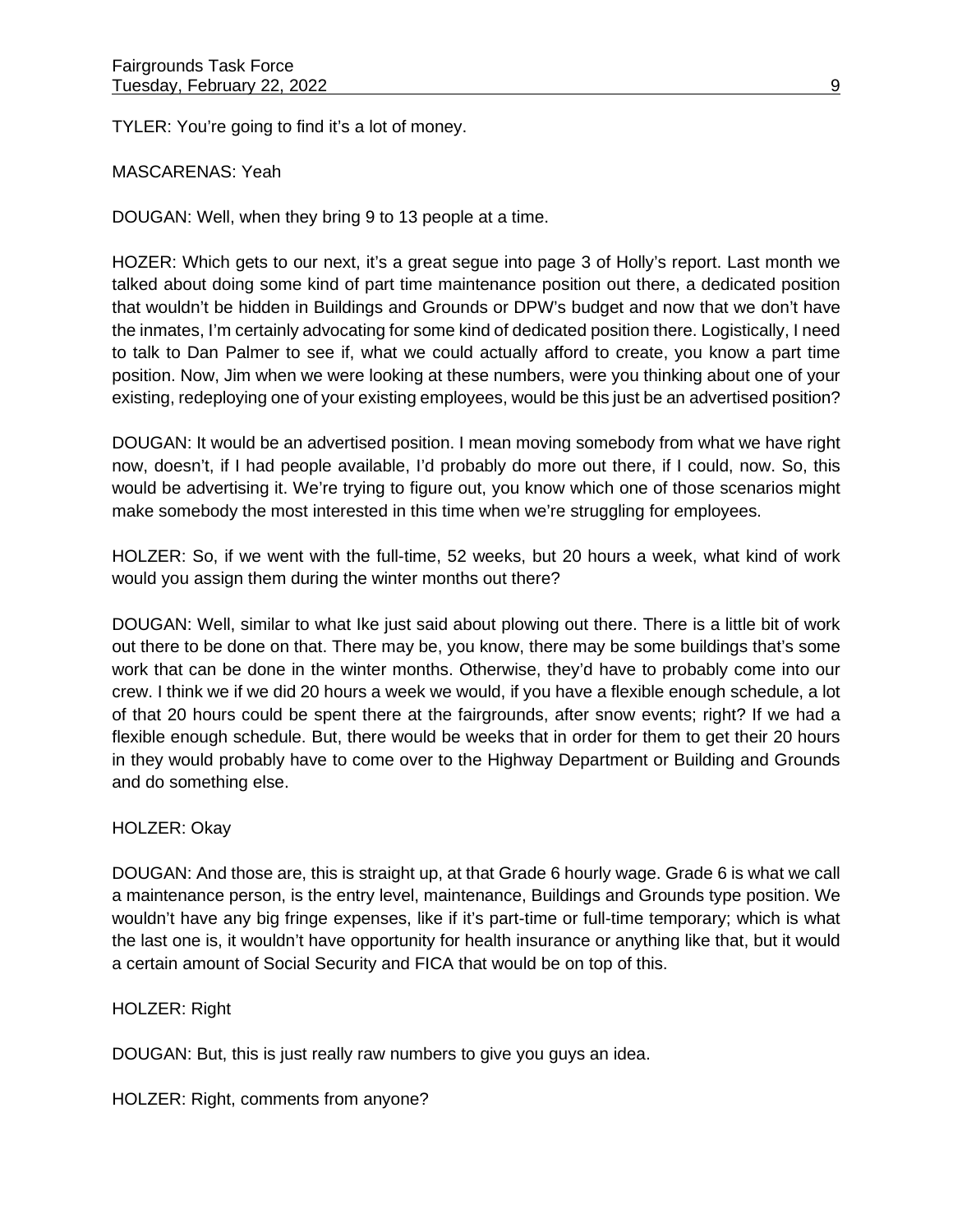STANLEY: Are we looking to find and build more programs at the fair?

### HOLZER: Yeah, absolutely

STANLEY: So, I don't know so much at this side of the County about how we are, if we're farmer market, like if there's a lot of farmer's markets down this way, but it would be kind of cool to do something similar that's in Keene at the fairgrounds and then you start building clientele that may come to the fair, like be part of the fair. So, if there was a weekly farmer's market on the fairgrounds, may generate revenue and create awareness.

AQUINO: Yeah, we should talk to Adirondack Harvest about that. There's only so many farmers and they already participate in lots of farmers markets, you know from May to October, they're kind of everywhere on different days, so I think it's kind of hard for a small farm to be at every single farmer's market. So, if you have a farm that traditionally goes to the Keene Farmer's Market and they only have one day a week to do it, I don't know if they're going to do another one in Westport, especially if they're doing another one in Saranac Lake, as well. So, we just kind of get a feel for that from Adirondack Harvest, I think.

## HOLZER: Does Willsboro have a farmer's market?

GILLILLAND: Yeah, we do, but the Adirondack Farmer's Market Association has the umbrella over all the markets and they're the ones that provide the insurance and everything for them. So, they run Keene, they run Saranac, they run Willsboro, they run Etown and all this other stuff, but the key on that is getting somebody who wants to be the manager, because that's the biggest thing. But, one of the advantages, I think of doing it there is we would, could actually make it cheaper to run a market there, because it's umbrella-ed under our insurance.

#### HOLZER: Right

GILLILLAND: So, maybe, Dick Crawford, he lives up, he's a big bee keeper in Clinton County, he lives in Morrisville, he's the President of it and you can reach out to him and see what his thoughts are.

DOUGAN: We've, Holly and I have talked a little bit about something like that, that's maybe not a weekly event to start out, because probably it's going to be such a travel for a lot of people, but something that's a little bit bigger that we just offer to as many local businesses that we can, put it under some kind of umbrella and just make, at least try to get one event; okay?

## HOLZER: Right

DOUGAN: Rather than a weekly event.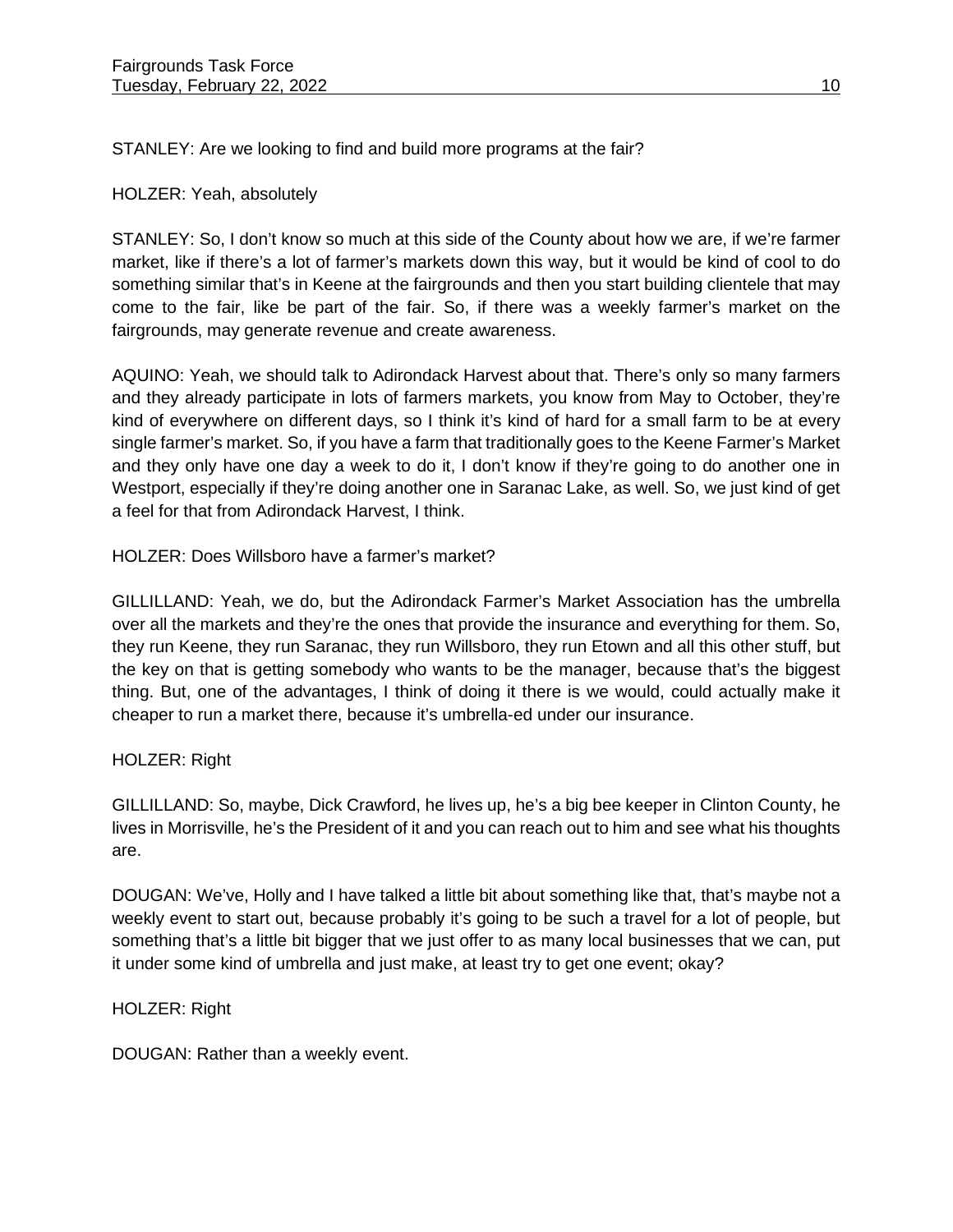HOLZER: Start it with like maybe one event or one in July and one in August and you know, you know Willsboro's population, Westport's population jumps up during the summer months, so you would have more people to draw from.

DOUGAN: Similar to the Harvest Festival itself, piggyback off of that. That's one big event and the same kind of people involved, but reach out to small local business; okay and give them a place to market their goods, really basically free of charge; right? I mean that's what we're talking. We want, yes, we would love it to grow into something that we can make revenue off, but right now let's just get people interested in the fairgrounds.

HOLZER: Right

GILLILLAND: Pre-pandemic, Adirondack Harvest Festival, they sold tens of thousands of dollars' worth of business.

TYLER: It was fantastic.

GILLILLAND: It was massive.

AQUINO: I spoke to Adirondack Harvest about this year. What happened, you know, obviously, last year, they had more of a weekly farmer's trail to visit. The farmer's loved it, they actually preferred that than bringing all their wares to the fairgrounds, because they didn't have to be away from their businesses, they didn't have to pick up all their stuff and bring it and then bring it back. So, they kind of liked that. Now, Adirondack Harvest did just recently put out a survey to all the farmers to see if they wanted to continue that or see if maybe they want to do a little bit of both.

HOLZER: A combination?

AQUINO: Yeah, a combination, like maybe one date do the farm trail and then another date do it at the fairgrounds, so they're working on the possibilities.

GILLILLAND: One of the ideas, I'm sorry to jump in, one of the ideas that was going for a long time, until the individual was running it got cancer, but was the idea of the cuisine trails. They went all the way through and got legislation approvals and stuff and just kind of died on the vine, pandemic, he had cancer, but thinking along, like farmers, but if Adirondack Harvest, maybe we can have a sit down, have a discussion with them, such as we have a lot of beef producers and farmers, we have a lot of veggies producers and we have a lot of chefs. I just remember my times in south Texas, I mean every week was a chili festival and they just filled up with those kinds of things and you could use all local products.

HOLZER: So, one of the other things Holly and I have talked about is her attending like your town board meeting, Essex town board meeting. We want to make her position more visible and outreach to those communities that are down in that neck of the woods to see if there's other stuff that maybe we have thought about on this level that the communities would want, try to get some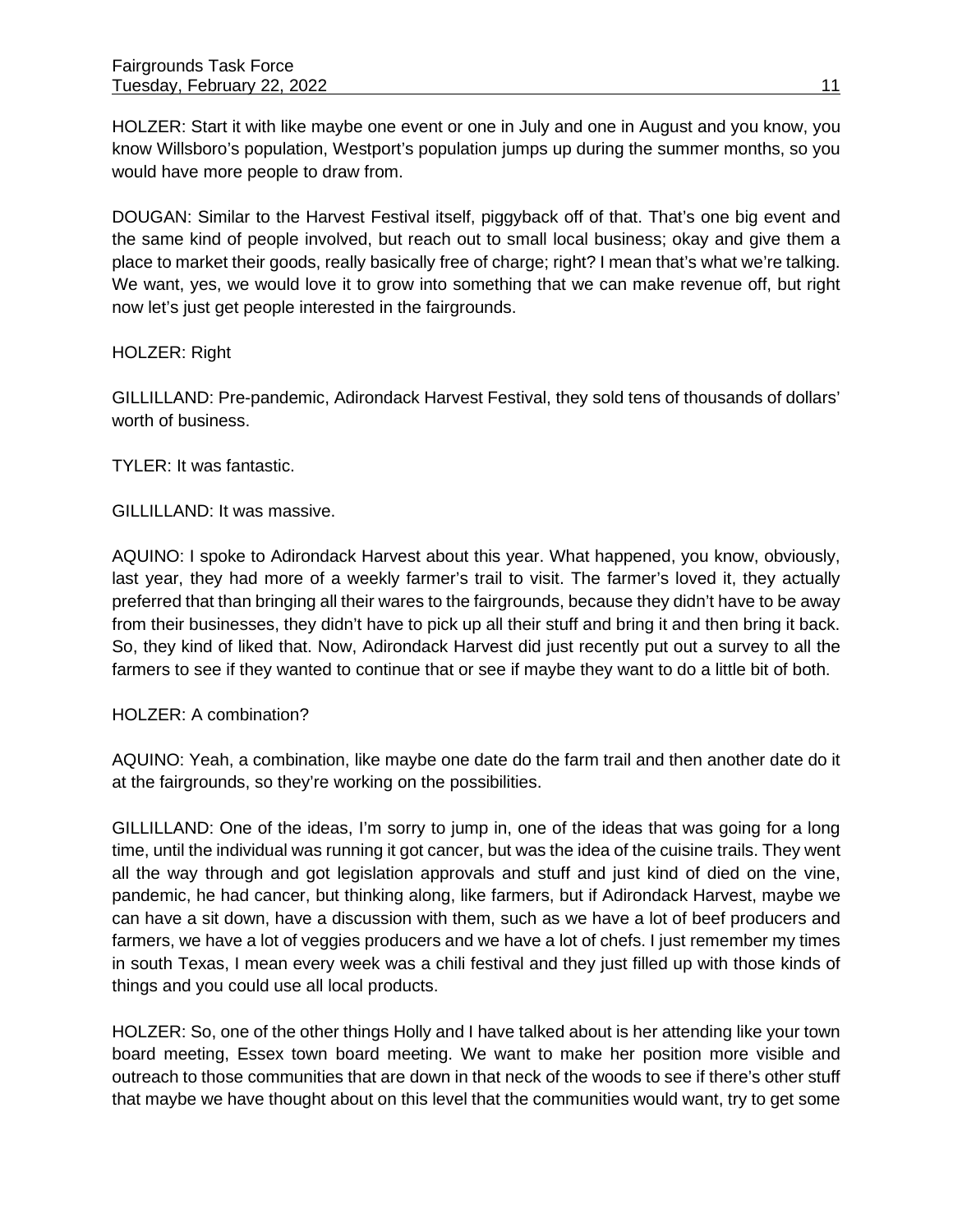local support from that area. I know they feel neglected from time to time. So, once we get into spring, I may even attend some of the meetings with Holly just as kind of...

AQUINO: Hold my hand.

HOLZER: No, you're more than capable of doing that stuff on your own, but just as support and stuff and I think it's important just to show that area of the County that we care about their ideas and things.

AQUINO: Just, you know with any event, we have to keep in mind that any vendor that does come onto the fairgrounds they still have to do all the insurance stuff.

HOLZER: But, if they go to those shows and stuff, it should be set.

AQUINO: But, if they're like little small Mom and Pop business that have a shop in Westport or Essex or whatever for them to come up. I mean it's easy, you would think it would be easy.

HOLZER: Also, if we're sponsoring it, they would be, we do the Festival of Colors in Wilmington, we don't make our vendors give us a liability, they're covered under our town insurance. The only issues you would have is if they're doing like a food vendor or something like that that's covered under the Department of Health.

AQUINO: As long as the County Attorney is fine with that, absolutely.

GILLILLAND: He will be fine with it, don't worry about it.

HOLZER: No, because a lot of them are just like retired people doing arts and crafts.

DELORIA: I ask that question, because we had to, because we had a couple of vendors that were making edible food products and they weren't certified with the Department of Health.

HOLZER: Well, no, that's what I just said, the Department of Health, they have to have.

DELORIA: We essentially stopped two of them from coming, because they just choose to not to.

HOLZER: All those wagons are supposed to be…

DELORIA: And unfortunately, I mean they were great, these ice cream sandwiches, but if you're not, you know we don't need that liability.

AQUINO: No, no and anybody who would serve food has to have the Department of Health certificate that they have to give us before they're allowed to show up.

DELORIA: They chose unwisely.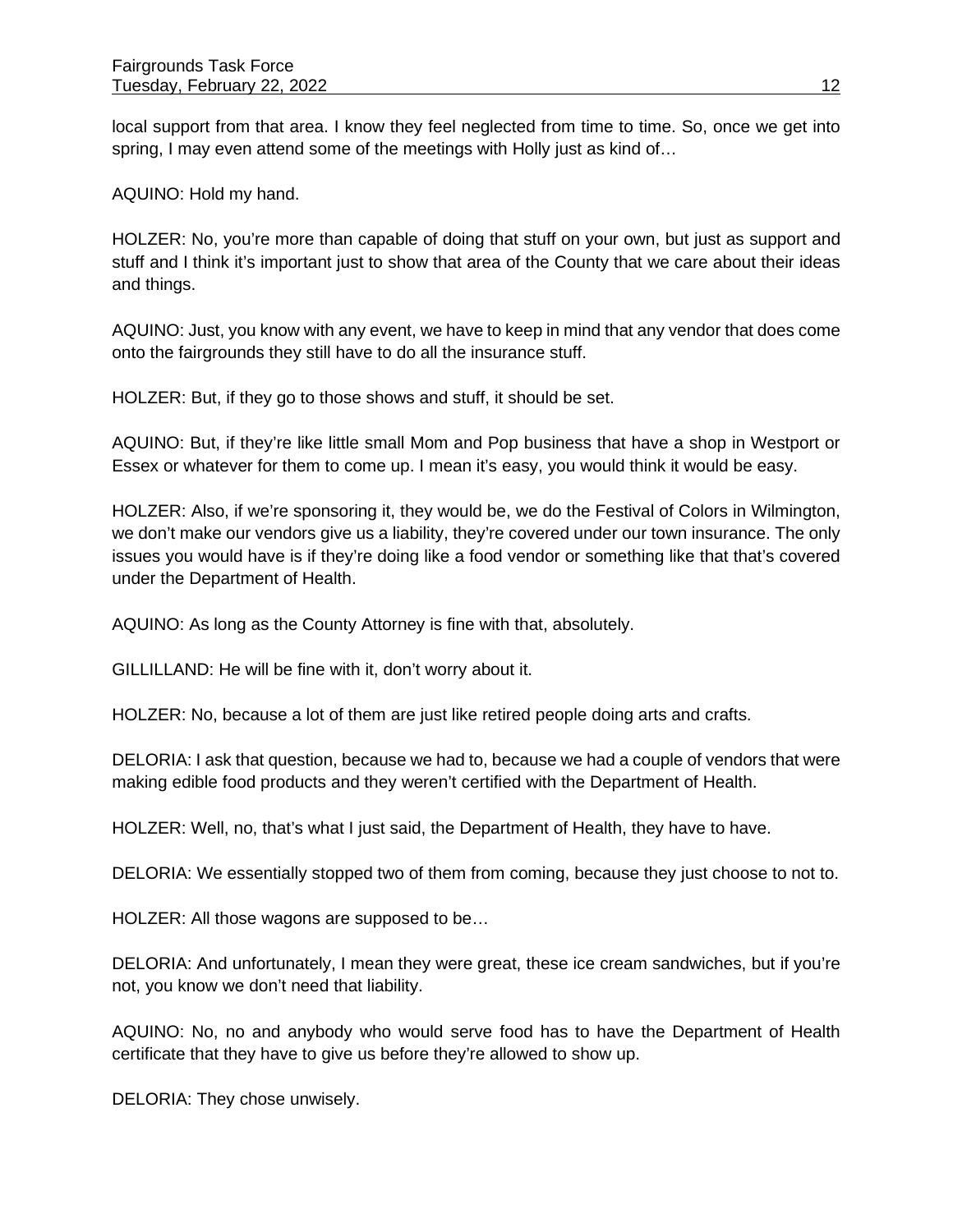GILLILLAND: You can do a very short term one.

DELORIA: It's a one-day event.

GILLILLAND: You get a one-day license and stuff and if you get an organization to do it, like Adirondack Harvest, they have, that's another umbrella of insurance on top.

DOUGAN: Let's talk to the Health Department, I don't want to take responsibility for anybody doing that, but if we have small businesses and we at least know enough about the process to get that done, in your position, to just say, it's this, this, this and this is the steps, this is who you contact, that may help us in the future, as well.

DOTY: Other than agriculture, food related revenues and without stepping on individual towns, I would like to understand, in the summer and fall are there weekly music festivals, because that draws enormous numbers and with the parking that that fairgrounds has, even if you set up a bluegrass or rock and roll or whatever, those are huge events where so many people come at a couple of bucks a person to get in, you might increase your revenue by \$20,000.00 - \$30,000.00 over the course of the summer. I don't want to bring this idea up, if you down in Westport you run something already.

AQUINO: The problem with the fairgrounds is whenever there's an event that goes on there, we don't make any money from the gate. So, we don't make any revenue from any event that goes on there, except the rental fee; which is minimal.

DOTY: So, why not?

MONTY: So, maybe we need to include that in different events and raise the revenue.

HOLZER: Well, let's not lose sight here. The reason why we're doing this isn't, at this point, for the County to make money, it's to create activity on that end of the County. So, I don't care about the rent so much, more than I do, you know, making sure, like I love the idea of the music fest. I think we could tie it in with the craft brewery place there and try and start out small, maybe a weekend, we have a campground out there. The bigger issue would probably be figuring out the water and Department of Health regs, like they're hitting us with these days.

MASCARENAS: The bigger issue is there is a fee with that. So, if you're going to bring in 10, 15, 20 bands and have a music festival or that kind of thing, you got to pay them.

## HOLZER: Yeah

AQUINO: Well, I don't think any kind of event would really be managed by the County.

MASCARENAS: Well, that's my point.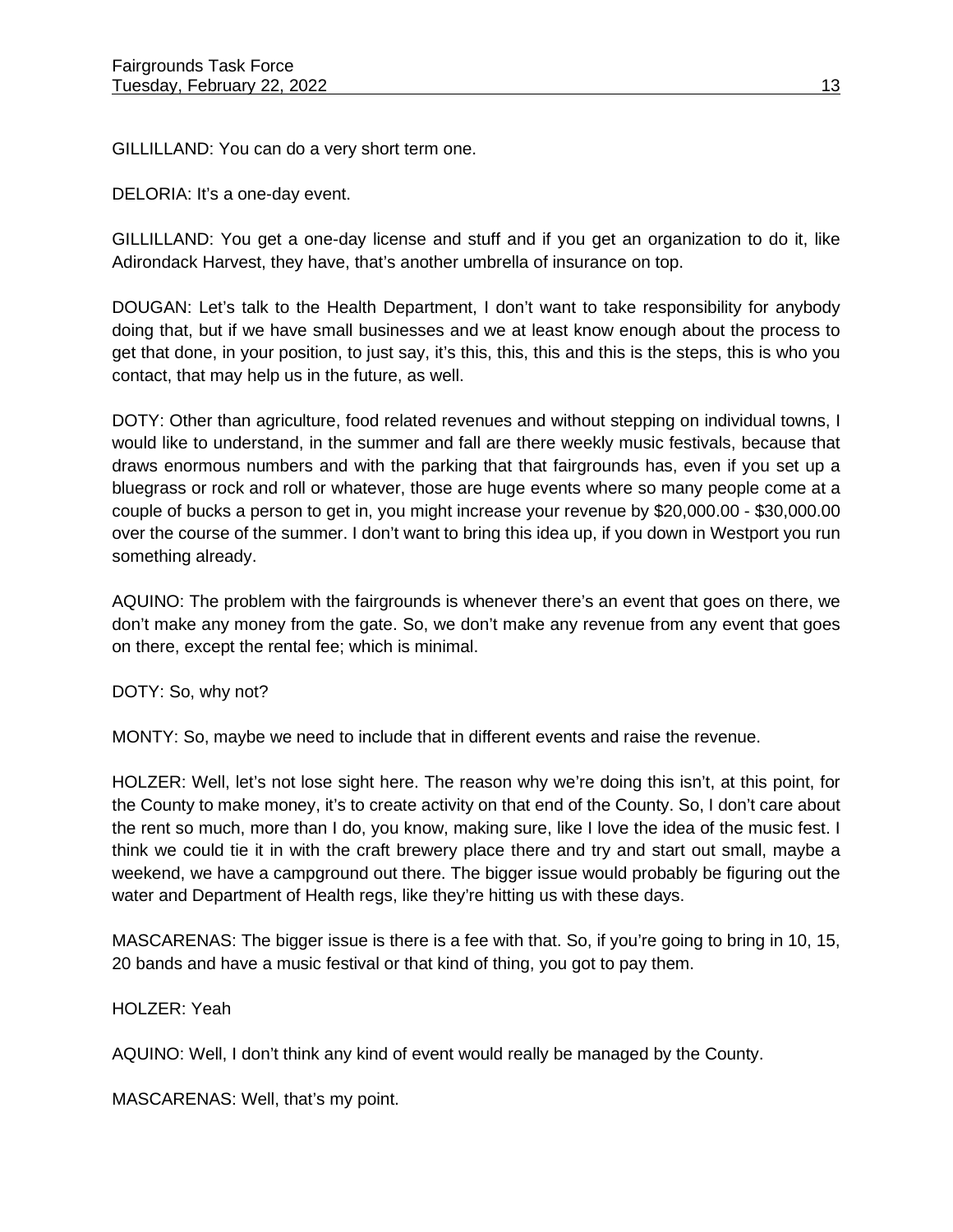## AQUINO: Yeah

MASCARENAS: That's what I'm getting out. So, any outside agency that would rent the facility, typically, would take that risk of loss.

HOLZER: Well, okay, so, you say it wouldn't be run by the County, but I also think that it's up to us to provide the groundwork, cultivation and planting the seed. So, if for a year or two we had to start it to show it could be successful and then get private enterprise that's the way we ultimately would want to go.

MASCARENAS: Mental Health had a good event there a few years back where they had a music event and they raised quite a bit of money on that, we got the rental fee on it. It was a bluegrass type thing that they did there and that was pretty successful. But, yeah, it turns into a budget issue; right? So, if you're going to have an event, we should have so much money set aside to be able to have events.

HOLZER: Right

MONTY: And we can't keep dipping into the DPW budget.

DOUGAN: Until 5 months ago, until 5 months ago you didn't have a person in this position. So, this is growing pains; okay? Everybody, I think those are all places that we want to go, if you're going to be in that business, you're at risk, government, you know, we're at risk all the time, but usually we're just at risk for complaints, I guess, rather than financial, put money out there to get a group and if you make money, you make money. So, I think it's something that we're working towards; okay? I believe in the first year goals that we setup, that it was just about getting more people there, getting more excited and the more people that see it and get excited, the more those opinions maybe a potential. You know, it's a, Holly and I have gone around and around, you guys have hired her and she's been very critical of how buildings look, I'm remembering what we've done in the past 5 years and she's beating me up steady and I remind her how few people that I have to get out there and how little of a budget, but we're trying to make it better and so, I think it's all a goal. It's all a goal.

HOLZER: It's like you and I spoke and I spoke with Holly about this, we need a starting point.

DOUGAN: Yup

#### AQUINO: Right

HOLZER: It doesn't have to be the entire facility all at once. When I was developing my store in Wilmington, that we did for 22 years, that was very successful, I went a little bit at a time. It wasn't like a, let's do it all at once type thing. We need to like work on the entrance there. We need to create a little bit more curb appeal, we need to, you need to know you've arrived somewhere and then just take a couple of buildings, start with that and then build upon. We also need to be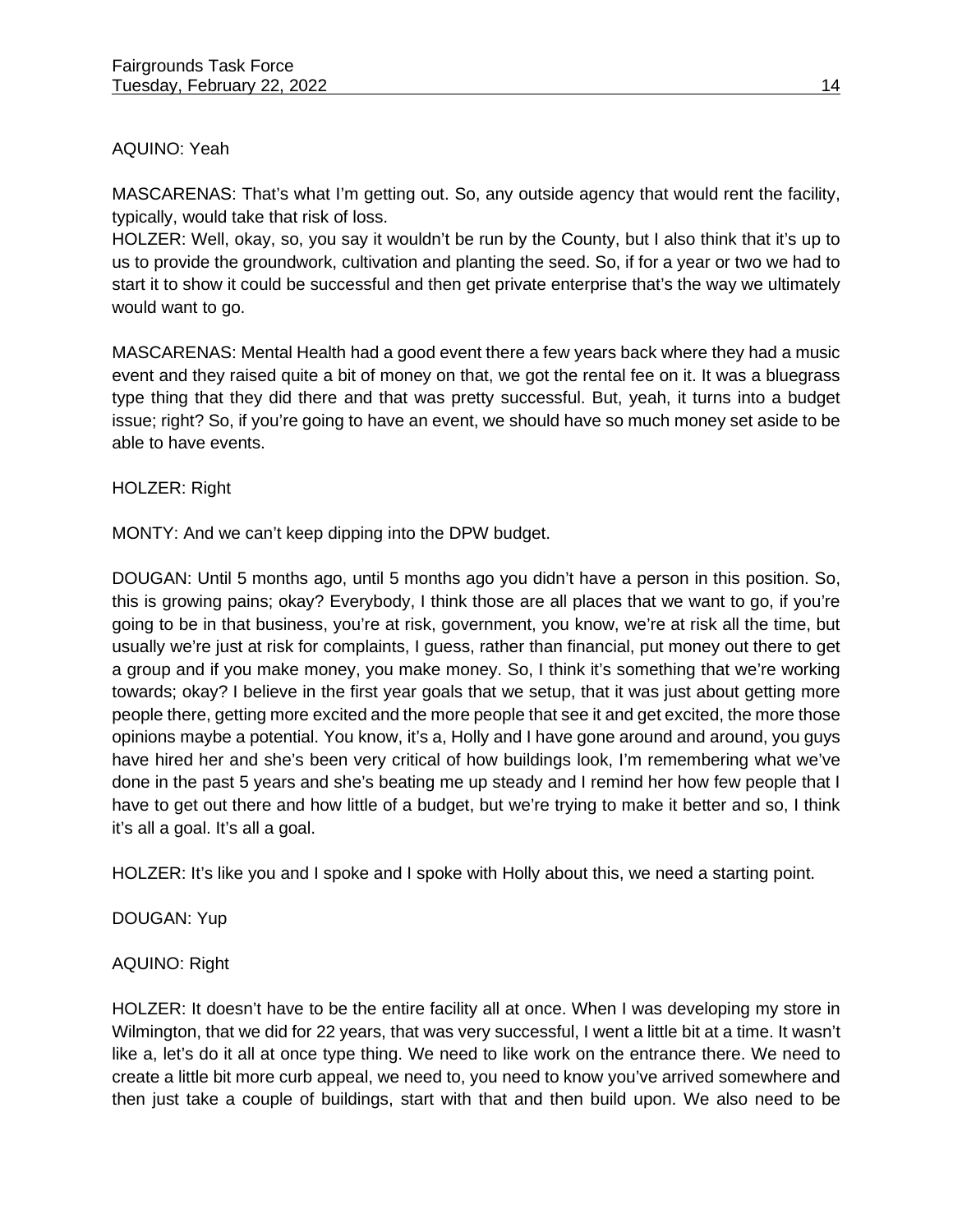reaching out to an organization, the music idea, I love it, you know the farmers. Anything that we can go out there, get some noes and find out why organizations or groups are saying no, so we can tinker with it, but we need a starting point and it doesn't have to be holistic, in my opinion, I could be wrong.

TYLER: I agree with you, Roy, I think a starting position would be refurbish that Cornell Building that would be a great point.

HOLZER: Yeah, how is the fundraising going from your town?

TYLER: We didn't start one.

HOLZER: I thought they did.

TYLER: No, why you got to be so negative about it?

HOLZER: I'm not being negative.

GILLILLAND: Hold on, I have one thought on this, on the music events and things. I don't know anybody that's got a golf course in their town, non-profit comes in and wants to hold a tournament, because that seems to be the way everybody wants to raise money, but this is an alternative that non-profits can go and do that is probably something that we should think about tapping into. The Wounded Warrior Project, the Fair, all these different ones that are always doing these fundraisers and of course the chicken dinners and things.

On the building, it's a question for you, if you don't mind, have they started their analysis on that?

TYLER: The report?

AQUINO: The Crawford and Stearns?

TYLER: It should be done, if it's not done already. I just haven't, I think it's pretty close to being done.

GILLILLAND: Okay

AQUINO: Because that would be tremendously helpful.

HOLZER: And we're still waiting from Elise on where we can spend the money; right?

TYLER: From what I hear, yeah.

GILLILLAND: I got a text from her, just before she came on the Regular Meeting and said that it died. That the Committee had said no, because we made a change in it and they killed it. I went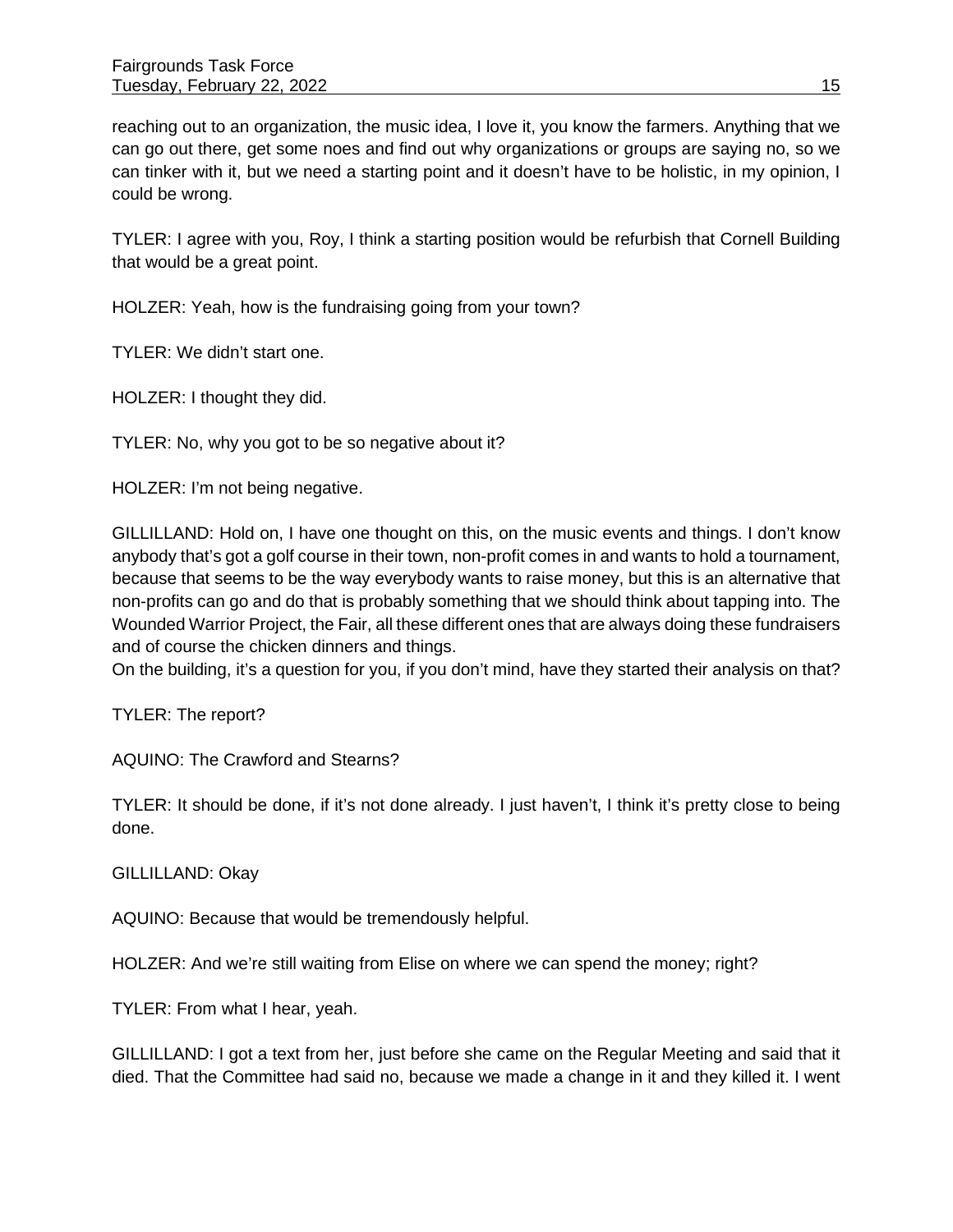back, then I got an email from her staff that said, it's still in the budget, it's still coming. So, I called them and said I heard from the boss that it was dead, that's not what we heard.

TYLER: Everything I heard is because there's the budget situation in Washington, they're just piecemealing together, so there's no big budget that it was part of.

GILLILLAND: We'll get it, if they pass the budget for, of course we're like on the  $3^{rd}$  or  $4^{th}$ resolution, if they pass the budget it will be in there, if they don't then the staff is telling me it will roll over to '23.

TYLER: Right

GILLILLAND: It should survive.

TYLER: That's what Jonathan told me.

DELORIA: Roy, speak to the bands, before we get too far away from that, Newcomb is in its  $5<sup>th</sup>$ year of doing, Bands on the Beach every Wednesday in the month of August, where we invited these vendors that I was talking about, we got a guy that sells wine from Otter Creek Wines and he comes all the way over and he does that. We allow one of the school classes to use the pavilion and they provide, just, you know, the dinner, whether it be the pulled pork sandwiches and whatnot, but we pay for the bands, ourselves, the town does.

HOLZER: We do.

DELORIA: So, budget-wise, you're talking \$650.00 a band for 4 of them.

AQUINO: The problem is and those are all great ideas and the fairgrounds has potential for a lot of things, it's just that we don't have an event planning department that can put all the time, effort and you need a budget to put that together. So, we have to go out to…

DELORIA: Or use Shaun's idea of getting these non-profit organizations to acquire the facility for the day and then they provide the band and the entrance fees or whatever.

AQUINO: Right and that's where I come in with the marketing to try to get network to everybody to let them know what we have now.

DELORIA: Like I say, 5 years now and Newcomb's a small town, let's face it, but we probably bring in a 100 people a night.

HOLZER: We have a very successful summer concert.

DOUGAN: Your Chamber brings yours; right?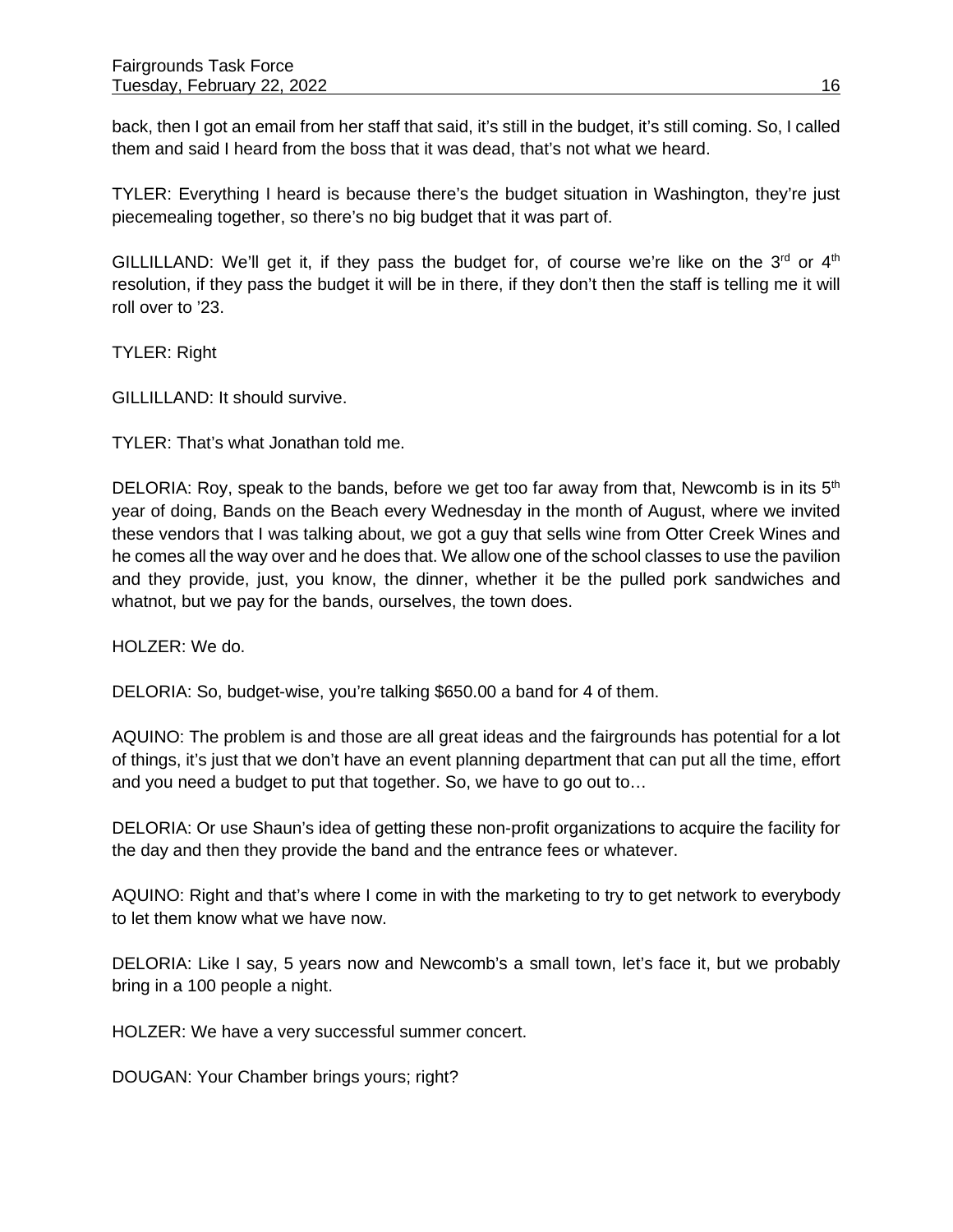HOLZER: No, the Town of Wilmington does ours.

MASCARENAS: You guys get a grant, though, too, from the arts?

HOLZER: We go after everyone and their brother. So, actually it was my first round as Town Supervisor, I started the Music on the AuSable, we called it back then. It was at our town beach, we keep the lifeguard. So, it's been going over 25 years now, every Thursday night at our town beach we do the concert. Sometimes we get several hundred, of course it's on the beach and the fairgrounds, I think we're looking more at like a one-day, like Saturday music festival.

DOUGAN: Do you have a bandstand down there?

HOLZER: We put them on the pavilion.

DOUGAN: You have stuff at Ballard Park?

MASCARENAS: Yeah, Ballard Park is another one. There are only 3 or 4 in the whole County that are funded by the Arts Council.

HOLZERS: They're great about it, we get like \$450.00 from them, but we reach out to them. The businesses sponsor, we've never had an issue. We have like a \$4,000.00 a year budget and \$600.00 is about the going rate for a band.

MASCARENAS: Countywide your bandstands are untapped resources. Ticonderoga, Moriah, Crown Point they don't have those setup, Schroon Lake, those resources are untapped, including the fairgrounds.

DOTY: I know if ROOST was coming to the table to meet with your group, I would tell them to sit down and offer a countywide approach to this music festival and I'd hit them up for \$20,000.00 or \$30,000.00 to prove that it can or can't work and just make a one-year effort and put some, you know, as a new person sitting here, I can't tell you, looking at \$50,000.00 revenue and \$150,000.00 expenses, beyond that it doesn't make a whole lot of sense. Believe me, I can write you 6 issues right in the Town of North Elba, I get it, but I think there's so much area to improve on revenue.

#### GILLILLAND: I agree

DELORIA: It's dangerous though, and I just want to add that our golf course does not make money; okay? It costs us money to operate.

DOTY: I got one just like yours.

WOOD: Yeah, we do, too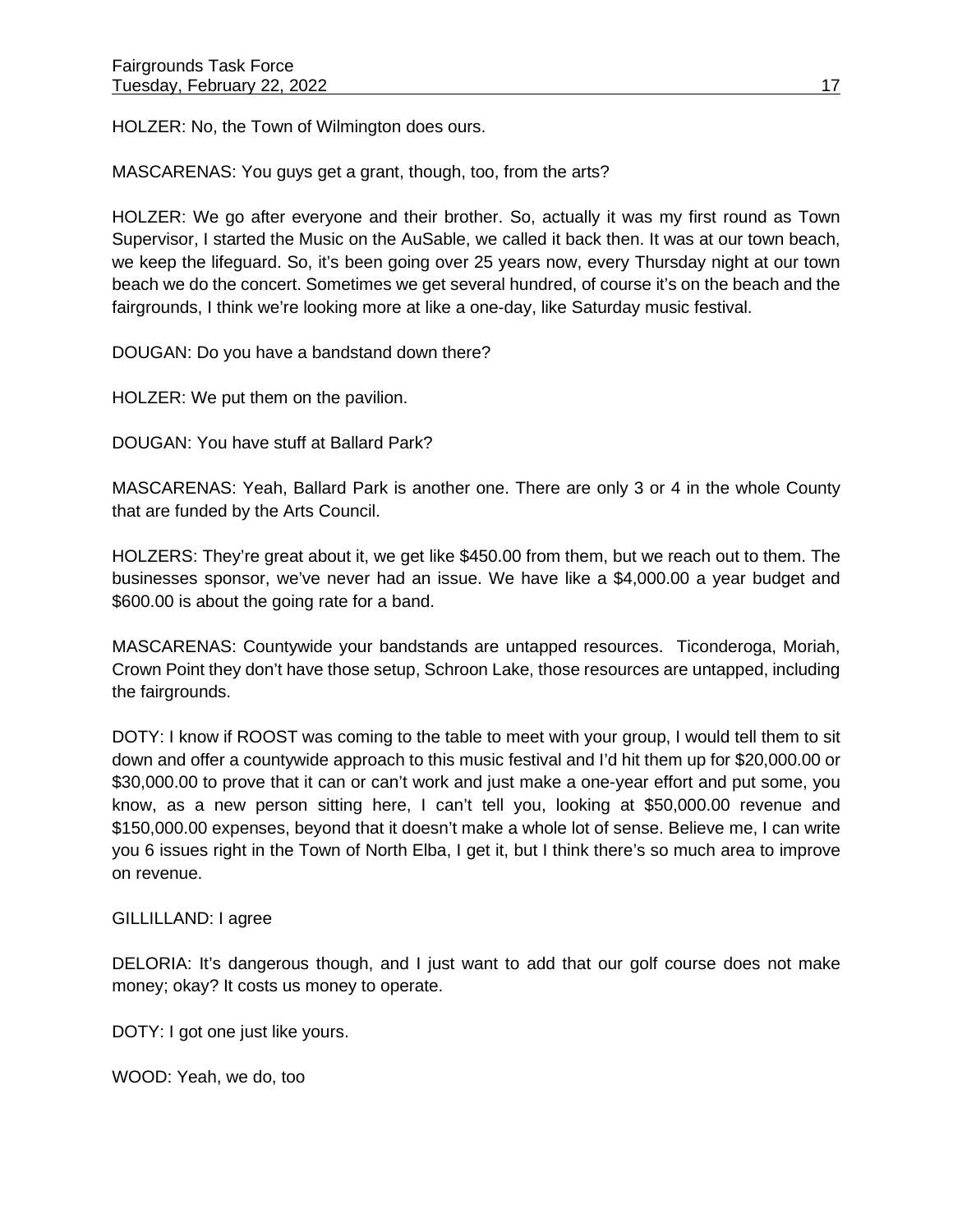DELORIA: But, understand this there's also jobs that are attached with that. Those people are coming into Newcomb and they're spending money at our dining establishments. So, it's, you know, our ski center doesn't make any money, the beach doesn't make any money, the golf course doesn't. So, it would be dangerous to look at revenues as opposed to expenses.

DOTY: Only adding revenues, believe me, I understand everything you're saying.

DELORIA: We just raised the rates, but if you raise them too high, you just kicked 50 people off the course, I mean it's a slippery slope.

DOTY: How would you like to have a park district that only takes in \$300,000.00-\$400,000.00, but is expected to pay ORDA \$750,000.00?

DELORIA: I would say that would be a good topic…

HOLZER: They need that advertising for their Whiteface/Lake Placid marketing.

DOTY: So, believe me, I'm not throwing stones here.

HOLZER: Okay, Jim, what did to give, when we created this position, did we have any expense account at all applied to this? I should know this, but.

MASCARENAS: \$200.00, I think.

DOUGAN: We used to have \$200.00 for advertising and printing and we're up to about \$14,000.00 between advertising, printing and then vehicle expense and stull like that for her to travel on.

AQUINO: There is a small budget for marketing and advertising and postage, yes.

DOUGAN: And I can, we can break that down for you for next meeting.

HOLZER: Please

DOUGAN: So, that you can see the changes, you know, significant, considering the size of the budget.

HOLZER: Because, even though we're not in this to make money, I do think we need to see money to say, okay, we're going to do this.

DOUGAN: Yeah

HOLZER: And then we go out and get the private sponsors for the, you know, if we do the music thing. So, we're, you know, I'm already setting our calendar up for this summer, we're committing,